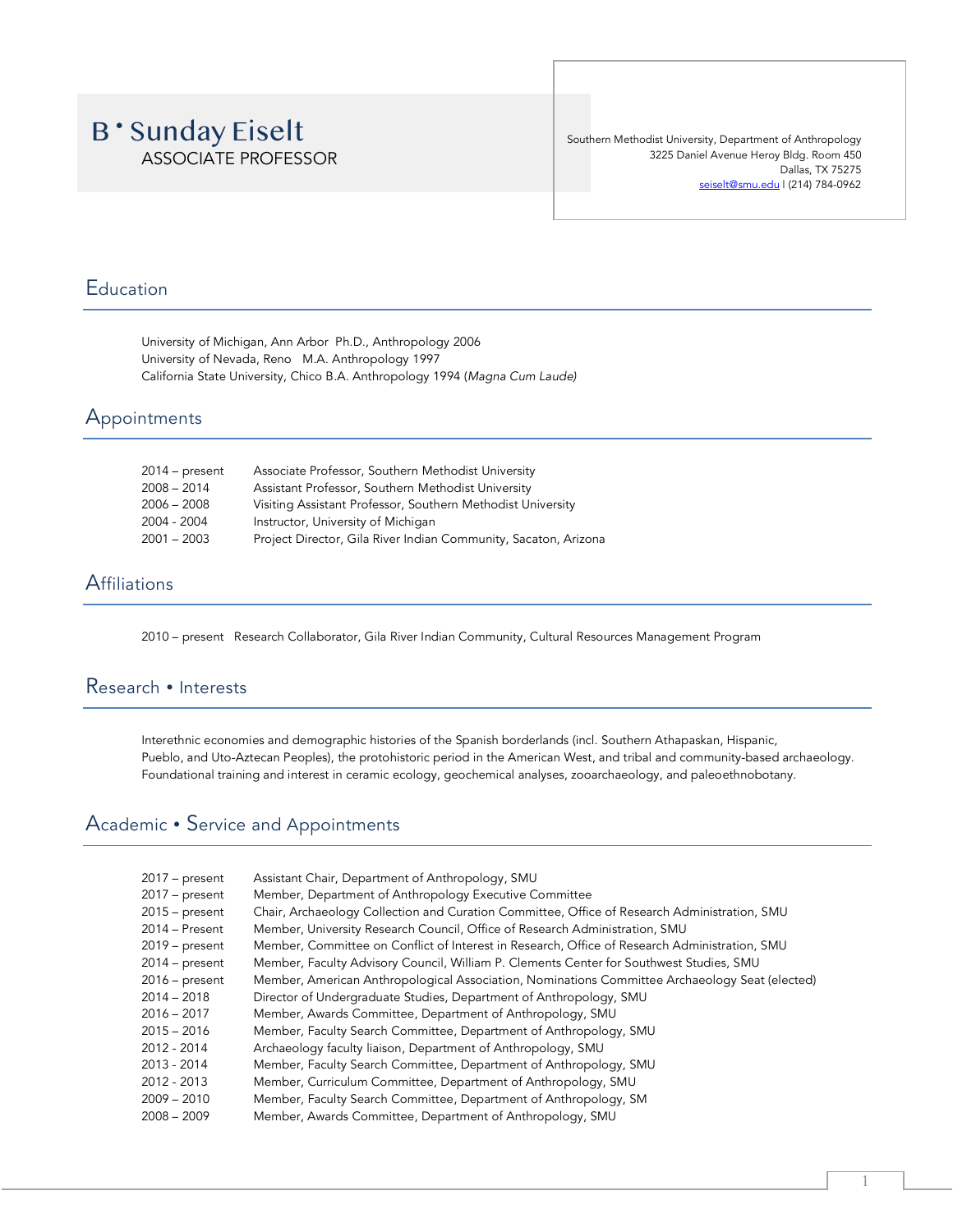| The Summerlee Foundation, \$25,000 . PRINCIPLE INVESTIGATOR<br>Promoting Research at SMU: The Archaeology Research Collections and Certification Program                                                                                                                                                                 | 2018 |
|--------------------------------------------------------------------------------------------------------------------------------------------------------------------------------------------------------------------------------------------------------------------------------------------------------------------------|------|
| National Park Service, Native American Graves Protection and Repatriation (NAGPRA) Documentation and<br>Consultation \$88,887 . PRINCIPLE INVESTIGATOR. SMU NAGPRA Collections                                                                                                                                           | 2017 |
| National Science Foundation Dissertation Improvement, \$13,741 . Co/PI FOR RACHEL BURGER<br>Doctoral Dissertation Research: Food Security in Ancestral Tewa Coalescent Communities: The<br>Zooarchaeology of Sapa'owingeh in the Northern Rio Grande, New Mexico                                                         | 2017 |
| Friends of the Texas Historical Commission, Bob and Kathleen Gilmore Fund for Spanish and French<br>Colonial Archaeology \$5,000 · PRINCIPLE INVESTIGATOR WITH BONNIE ETTER<br>The San Xavier Spanish Mission Complex in Texas: A Proposal for Curation and Analysis<br>of the Kathleen Kirk Gilmore Collections at SMU. | 2017 |
| Missouri Research Reactor, Archaeometry Laboratory \$7,000 . PRINCIPLE INVESTIGATOR<br>The Organization of Hohokam and Tewa Ceramic Production MUUR Subsidy Grant Proposal                                                                                                                                               | 2015 |
| National Science Foundation \$134,679 . PRINCIPLE INVESTIGATOR<br>The Organization of Middle Sedentary Period Hohokam Ceramic Production in<br>the Gila River Valley, Arizona. Andrew Darling, Co-Pl.                                                                                                                    | 2010 |
| American Museum of Natural History Collections Study Grant \$1,500 . PRINCIPLE INVESTIGATOR<br>A Metric and Visual Examination of Metal-tipped Arrows Attributed to Apache, Comanche, Ute,<br>Navajo, and Pueblo Makers.                                                                                                 | 2008 |
| Missouri Research Reactor, Archaeometry Laboratory \$4,320 . PRINCIPLE INVESTIGATOR<br>Hohokam Procurement and Use of Hematite in the Production of Red-on-Buff and Redware Pottery:<br>An INAA Study from the Middle Gila River Valley, Arizona.                                                                        | 2007 |
| Missouri Research Reactor, Archaeometry Laboratory: \$3,750 · PRINCIPLE INVESTIGATOR<br>Historic Micaceous Pottery Production and Raw Material Procurement in a Southwestern Horse<br>Nomad Society: The Jicarilla Apache of Northern New Mexico                                                                         | 2004 |
| Sigma Xi Research Society, Grants-in-Aid of Research \$1,500 · PRINCIPLE INVESTIGATOR<br>Tree-ring dating of Juniper in northern New Mexico Hispanic Sites.                                                                                                                                                              | 2001 |
| The Woodrow Wilson Foundation Practicum Award \$5,000 . PRINCIPLE INVESTIGATOR)<br>Historic Micaceous Pottery Production and Raw Material Procurement in a Southwestern Horse<br>Nomad Society: The Jicarilla Apache of Northern New Mexico.                                                                             | 2000 |
| Michigan Memorial-Phoenix Project Research Grant \$10,000 . PRINCIPLE INVESTIGATOR<br>Neutron Activation Analysis of Micaceous Clay and Ceramics, Northern Rio Grande, New Mexico                                                                                                                                        | 1999 |
| Intramural • Grants                                                                                                                                                                                                                                                                                                      |      |
| Southern Methodist University, ISEM Marr's Scholarship Award \$11,500 (AWARDED)<br>The Fred Wendorf Legacy Collections Project, an Internship Opportunity                                                                                                                                                                | 2018 |
| Southern Methodist University, Instructional Technology Grant \$11,648 (DECLINED)<br>Mersive meet Anthropology: A Wireless Streaming Media Solution for Collaboration in the Classroom                                                                                                                                   | 2017 |

Southern Methodist University, Dedman Interdisciplinary Institute \$2,000 (AWARDED) 2017 Research Cluster on Interdisciplinary Heritage Management and Museum Studies at SMU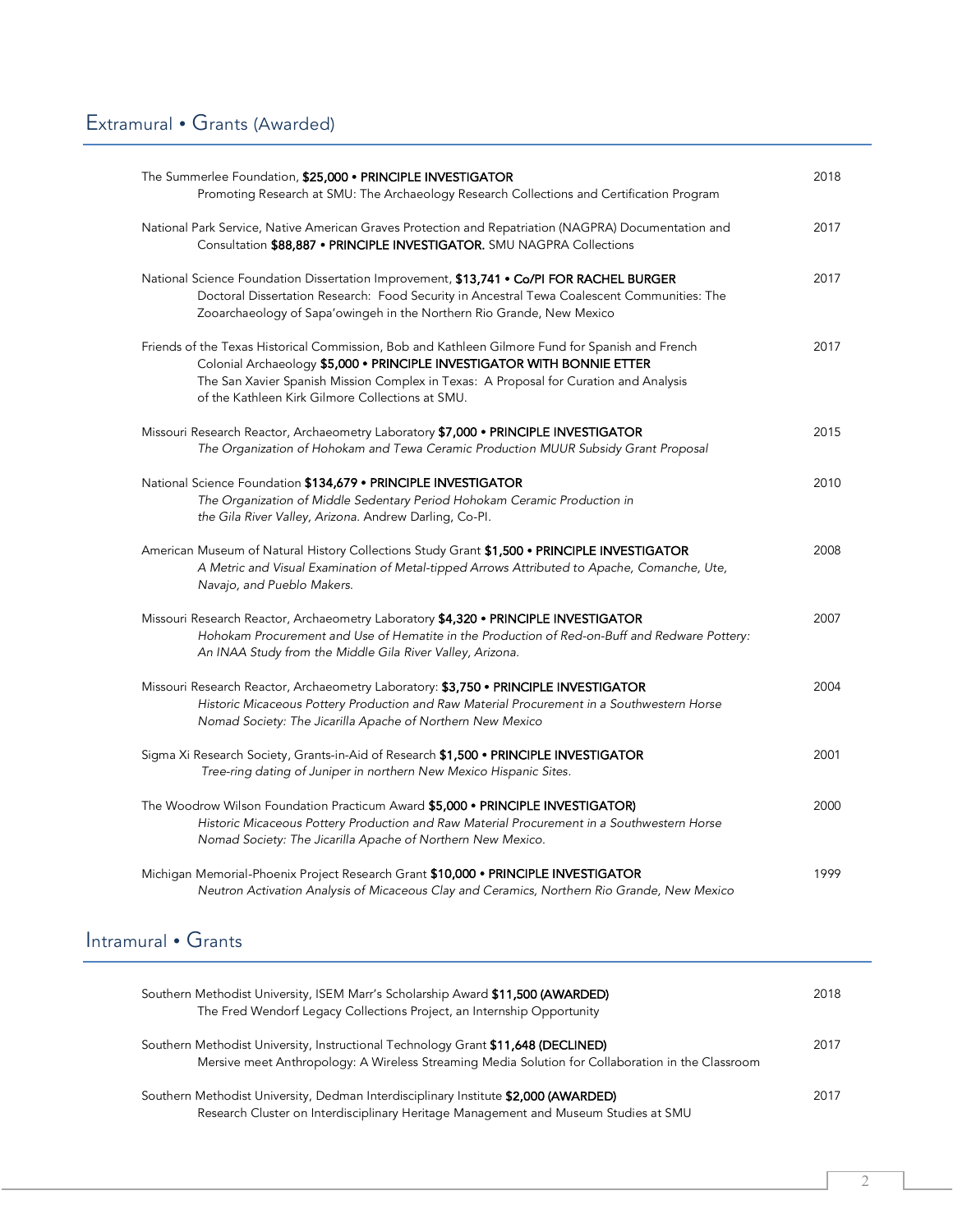| Southern Methodist University, Presidents Partners Grant \$5,0000 (DECLINED)<br>Archaeology in a Whole New Dimension: Integrated Touchscreen and 3D Visualization for Self-guided<br>Interaction in the Classroom (supplement to project).                                                  | 2017 |
|---------------------------------------------------------------------------------------------------------------------------------------------------------------------------------------------------------------------------------------------------------------------------------------------|------|
| Southern Methodist University, Instructional Technology Grant \$11,600 (AWARDED)<br>Archaeology in a Whole New Dimension: Integrated Touchscreen and 3D Visualization for Self-guided<br>Interaction in the Classroom.                                                                      | 2017 |
| Southern Methodist University, ISEM Marrs Scholarship Award \$10,000 (AWARDED)<br>3D Geometric Morphometrics and Asymmetry: A Case Study from the SMU Archaeological Collections.                                                                                                           | 2016 |
| Southern Methodist University, Presidents Partners Grant \$4,739 (NOT REVIEWED)<br>Cultural Heritage in a New Dimension: 3D Visualization for Scientific Research, Preservation,<br>and Education in Archaeology. (Not reviewed due to administrative error, will resubmit for 2017 cycle). | 2016 |
| Southern Methodist University, Hamilton Award \$2,000 (AWARDED)<br>Villages of the Saints: A Social Analysis of Spanish American Acculturation in New Mexico<br>by Donovan Senter.                                                                                                          | 2015 |
| Southern Methodist University, Instructional Technology Grant \$5,000 (AWARDED)<br>Microarchaeology: Portable, Live-Imaging in the Classroom.                                                                                                                                               | 2015 |
| Southern Methodist University, Maguire Faculty Incentive Grant \$5,000 (AWARDED)<br>ANTH 2380: Contemporary Issues in Archaeology.                                                                                                                                                          | 2013 |
| Southern Methodist University, Hamilton Award \$2,000 (AWARDED)<br>Social Complexity and Ceramic Production in the Hohokam Core of Central Arizona.                                                                                                                                         | 2013 |
| Southern Methodist University, President's Partners Grant \$2,500 (AWARDED)<br>Award to purchase the Dino-lite portable camera microscope and Wi-fi adapter.                                                                                                                                | 2013 |
| Southern Methodist University, University Research Council Grant \$10,000 (AWARDED)<br>Unraveling the Mystery of Hohokam Ceramics Using Portable X-Ray Fluorescence.                                                                                                                        | 2011 |
| Southern Methodist University, University Research Council Grant \$5,700 (AWARDED)<br>Childhood Depictions: Creating an Historical Archaeology of Children and Childhood<br>on the Ranchos de Taos Plaza, New Mexico.                                                                       | 2008 |
| Southern Methodist University, Hamilton Award \$1,600 (AWARDED)<br>Childhood Depictions: A Retrospective Rephotography of Hispano Childhood<br>in the Northern Rio Grande of New Mexico.                                                                                                    | 2008 |
| Southern Methodist University, President's Partners Grant \$2,400 (AWARDED)<br>Award to support the purchase of essential field equipment for SMU-in-Taos.                                                                                                                                  | 2006 |

## Awards and Honors

| Office of the Provost Emerging Leaders Seminar                                           | 2017 |
|------------------------------------------------------------------------------------------|------|
| Southern Methodist University Rotunda Outstanding Professor Award                        | 2016 |
| Downey Family Award for Faculty Excellence. SMU Institute for the Study of Earth and Man | 2011 |
| University of Michigan, Department of Anthropology. Innovative Teaching Award,           | 2004 |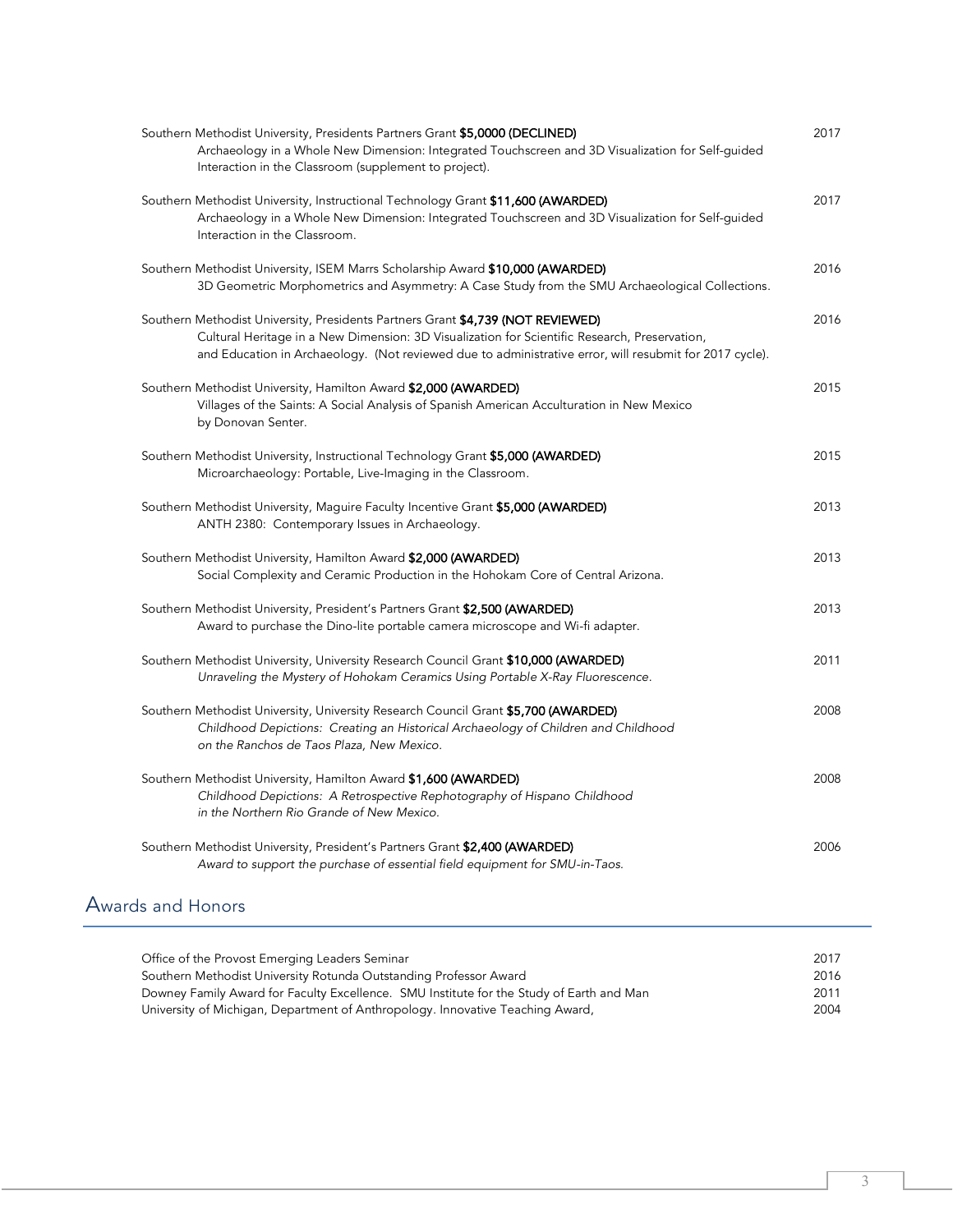## Books . Edited Volumes

| <b>B. Sunday Eiselt</b>                                                                                   | 2012 |
|-----------------------------------------------------------------------------------------------------------|------|
| Becoming White Clay: A History and Archaeology of Jicarilla Apache Enclavement. University of Utah Press. |      |
| Michelle Hegmon and <b>B. Sunday Eiselt</b> (eds).                                                        | 2005 |
| Engaged Anthropology: Research Essays on North American Archaeology, Ethnobotany, and Museology.          |      |
| Anthropological Papers No. 94. University of Michigan Museum of Anthropology, Ann Arbor.                  |      |
| Peer • Review Articles and Book Chapters                                                                  |      |
|                                                                                                           |      |

| <b>B. Sunday Eiselt</b><br>Net Returns: A Middle Range Theory of Prehistoric Fishing in the Northern Great Basin.<br>American Antiquity                                                                                                                                                                                                                                  | n.d.<br>(accepted)  |
|--------------------------------------------------------------------------------------------------------------------------------------------------------------------------------------------------------------------------------------------------------------------------------------------------------------------------------------------------------------------------|---------------------|
| <b>B. Sunday Eiselt</b><br>In the Shadow of the Horse: Canid Economy and Athapaskan-Pueblo Exchange. In New Perspectives<br>on Apachean Prehistory, edited by John W. Ives and Joel Janetski. University of Utah Press. Salt Lake City                                                                                                                                   | n.d.<br>(in review) |
| B. Sunday Eiselt, John W. Ives, J. Andrew Darling<br>Reach: In Athapaskan Origins and Interactions in the American Southwest. In Pushing Boundaries:<br>Proceedings of the 2018 Southwest Symposium, edited by Stephen E. Nash. University Press of<br>Colorado. Boulder, Colorado.                                                                                      | n.d.<br>(in review) |
| <b>B. Sunday Eiselt</b><br>New Perspectives on the Regional Agricultural Economy in the Ohkay Owingeh Homeland.<br>In Reframing the Northern Rio Grande Pueblo Economy, edited by Scott G. Ortman.<br>Anthropological Papers of the University of Arizona, University of Arizona Press, Tucson.                                                                          | 2019                |
| Fowles, Severin and <b>B. Sunday Eiselt</b><br>Latitudinal Movements in Tiwa-Apache History. In The Continuous Path: Pueblo Movement and the<br>Archaeology of Becoming, edited by Samuel Duwe and Robert W. Preucel, pp. 198-224.<br>Winner of the 2017 Amerind Foundation Seminar Series Competition. University of Arizona Press,<br>Amerind Studies in Anthropology. | 2019                |
| B. Sunday Eiselt, John Dudgeon, J. Andrew Darling, Evelyn Noris Paucar, Michael G. Glascock,<br>and M. Kyle Woodson<br>In-Situ Sourcing of Hematite Paints on Hohokam Red on Buff Ceramics using Laser Ablation Inductively<br>Coupled-Mass Spectroscopy (LA ICP-MS). Archaeometry 61(2):423-441. (DOI) - 10.1111/arcm.12427                                             | 2019                |
| <b>B. Sunday Eiselt</b><br>Vecino Archaeology and the Politics of Play. Oxford Handbook of the Archaeology of Childhood,<br>edited by Sally Crawford, Dawn Hadley, and Gillian Shepherd. Oxford University Press.                                                                                                                                                        | 2018                |
| B. Sunday Eiselt, J. Andrew Darling, Samuel Duwe, Mark Willis, Chester Walker, William Hudspeth,<br>Leslie Reeder-Meyers<br>A Bird's-eye View of Proto-Tewa Subsistence Agriculture: Making the Case for Floodplain Farming<br>In the Ohkay Owingeh Homeland, New Mexico. American Antiquity Vol. 82(2): 397-413.                                                        | 2017                |
| <b>B. Sunday Eiselt</b> and David Snow<br>Plains-Pueblo Interaction in the American Southwest. In The Oxford Handbook of the Archaeology of the<br>North American Southwest, edited by Barbara Mills and Severin Fowles. Oxford University Press.                                                                                                                        | 2017                |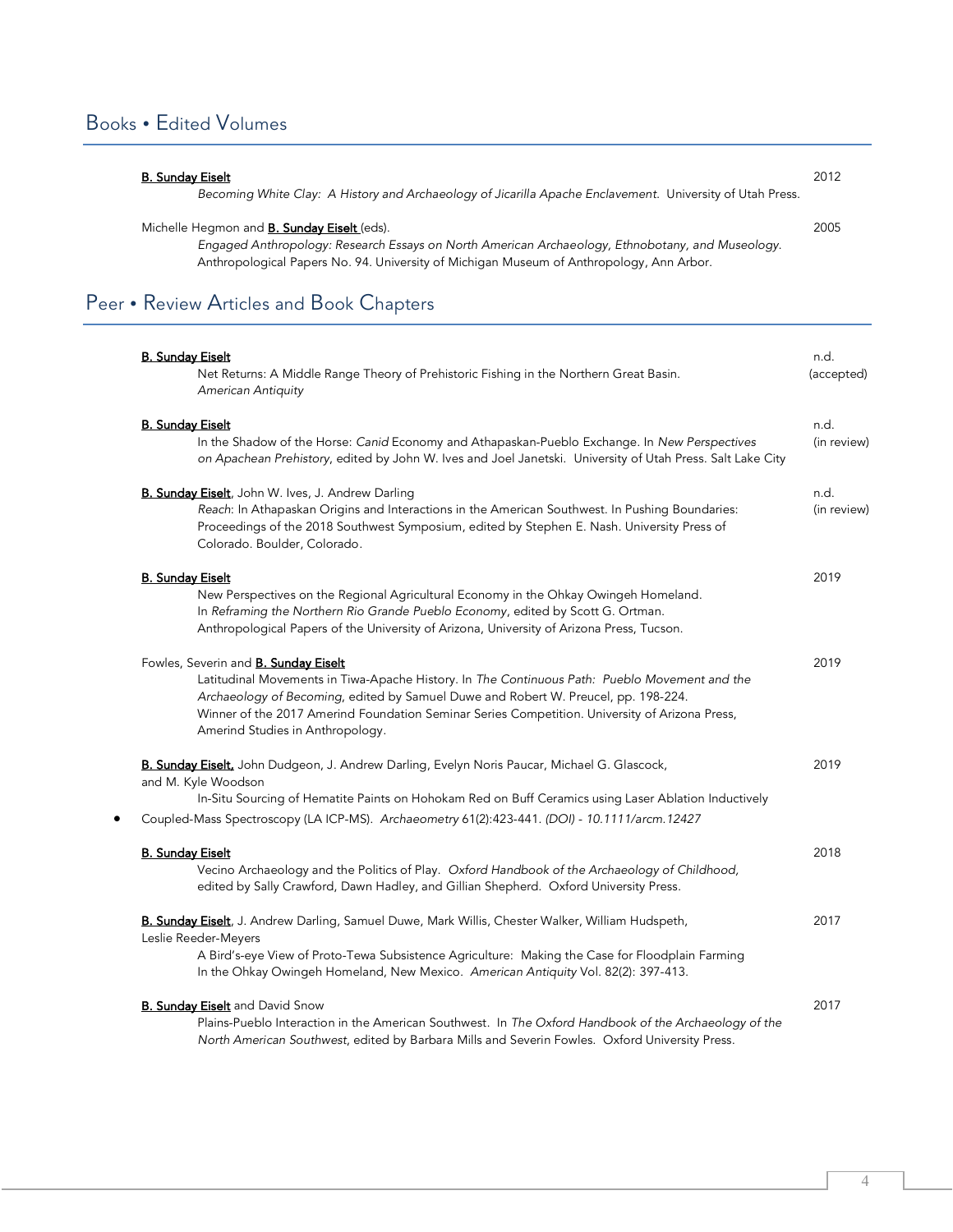| J. Andrew Darling and <b>B. Sunday Eiselt</b><br>Aquí Me Quedo: Vecino Origins and the Historic Settlement Archaeology<br>of the Río del Oso, New Mexico. In Transformations during the Colonial Era: Divergent Histories in the                                                                                         | 2017 |
|--------------------------------------------------------------------------------------------------------------------------------------------------------------------------------------------------------------------------------------------------------------------------------------------------------------------------|------|
| American Southwest, edited by John Douglass and William Graves. University of Colorado Press.                                                                                                                                                                                                                            |      |
| <b>B. Sunday Eiselt</b> and J. Andrew Darling<br>Ethnogenesis and Demography in Southwest Vecino Society. In Exploring Cause and Explanation                                                                                                                                                                             | 2016 |
| Historical Ecology, Demography, and Movement in the American Southwest, edited by Ann Ramenofsky<br>and Cynthia Herhahn. University of Colorado Press, Boulder.                                                                                                                                                          |      |
| Samuel Duwe, <b>B. Sunday Eiselt</b> , J. Andrew Darling, Mark Willis, Chester Walker                                                                                                                                                                                                                                    | 2016 |
| The Pueblo Decomposition Model: A Method for Quantifying Architectural Rubble to Estimate<br>Population Size. Journal of Archaeological Science Vol. 65:20-31.                                                                                                                                                           |      |
| Sarah Trabert, <b>B. Sunday Eiselt</b> , David Hill, Jeffrey Ferguson, Margaret Beck                                                                                                                                                                                                                                     | 2016 |
| Following a Glittering Trail: Geo-Chemical and Petrographic Characterization of Micaceous<br>Sherds Recovered from Dismal River Sites. American Antiquity, 81(2):364-374                                                                                                                                                 |      |
| J. Andrew Darling, Barnaby Lewis, Robert Valencia, <b>B. Sunday Eiselt</b>                                                                                                                                                                                                                                               | 2015 |
| Archaeology in the Service of the Tribe Three Episodes in 21st Century Tribal Archaeology in the<br>U.S.-Mexico Borderlands. Kiva: Journal of Southwestern Anthropology and History, Vol. 81(1,2):62-79.                                                                                                                 |      |
| <b>B. Sundav Eiselt</b>                                                                                                                                                                                                                                                                                                  | 2013 |
| Upland-Lowland Corridors and Historic Jicarilla Apache Settlement in the Northern Rio Grande.<br>In From Mountain Top to Valley Bottom: Understanding Past Land Use in the Northern Rio Grande<br>Valley, New Mexico, edited by Bradley Vierra. University of Utah Press.                                                |      |
| <b>B. Sunday Eiselt</b> and J. Andrew Darling                                                                                                                                                                                                                                                                            | 2012 |
| Vecino Economics: Gendered Economy and Micaceous Pottery Consumption in Nineteenth-Century<br>Northern New Mexico. American Antiquity Vol. 77(3).                                                                                                                                                                        |      |
| Margaret E. Beck, Jill Onken, <b>B. Sunday Eiselt</b> , J. Andrew Darling, and Jeffrey R. Ferguson                                                                                                                                                                                                                       | 2012 |
| Geomorphological Setting and Native American Acquisition of Buff-firing Ceramic Clays in the Lower<br>and Middle Gila River Valley, Arizona. Journal of Archaeological Science Vol. 39:2:321-331.                                                                                                                        |      |
| <b>B. Sunday Eiselt</b> , Rachel Popelka-Filcoff, J. Andrew Darling, Michael Glascock                                                                                                                                                                                                                                    | 2011 |
| Hematite Sources and Archaeological Ochres from Hohokam and O'odham Sites in Central Arizona:                                                                                                                                                                                                                            |      |
| An Experiment in Type Identification and Characterization. Journal of Archaeological Science<br>Vol. 38:3019-3028.                                                                                                                                                                                                       |      |
| <b>B. Sunday Eiselt</b>                                                                                                                                                                                                                                                                                                  | 2009 |
| Americanist Archaeologies: 2008 in Review. American Anthropologist Vol. 111(2).                                                                                                                                                                                                                                          |      |
| <b>B. Sundav Eiselt</b>                                                                                                                                                                                                                                                                                                  | 2009 |
| The Jicarilla Apaches and the Archaeology of the Taos Region. In Between the Mountains - Beyond                                                                                                                                                                                                                          |      |
| the Mountains: Papers in Honor of Paul R. Williams, edited by Emily Brown, Karen Armstrong,<br>David M. Brugge, Carol Condie. Papers of the Archaeological Society of New Mexico Vol. 35, Albuquerque.                                                                                                                   |      |
| J. Andrew Darling and <b>B. Sunday Eiselt</b>                                                                                                                                                                                                                                                                            | 2009 |
| Trails Research in the Gila Bend Area. In Trails, Rock Features and Homesteading in the Gila Bend Area,<br>edited by John L. Czarzasty, Katherine Peterson, Glen E. Rice, J. Andrew Darling. Anthropological Research<br>Papers No. 4. University of Arizona Press, Tucson Gila River Indian Community, Sacaton, Arizona |      |
| <b>B. Sunday Eiselt</b> and Richard I. Ford                                                                                                                                                                                                                                                                              | 2007 |
| Sangre de Cristo Micaceous Clays: Geochemical Indices for Source and Raw Material Distribution, Past<br>and Present. Kiva, The Journal of Southwest Archaeology and History Vol. 73(2).                                                                                                                                  |      |
| <b>B. Sunday Eiselt</b> and Richard I. Ford                                                                                                                                                                                                                                                                              | 2006 |
| Analysis of Micaceous Clay Sources in the Northern Rio Grande. Transactions of the American<br>Nuclear Society, Vol. 101.                                                                                                                                                                                                |      |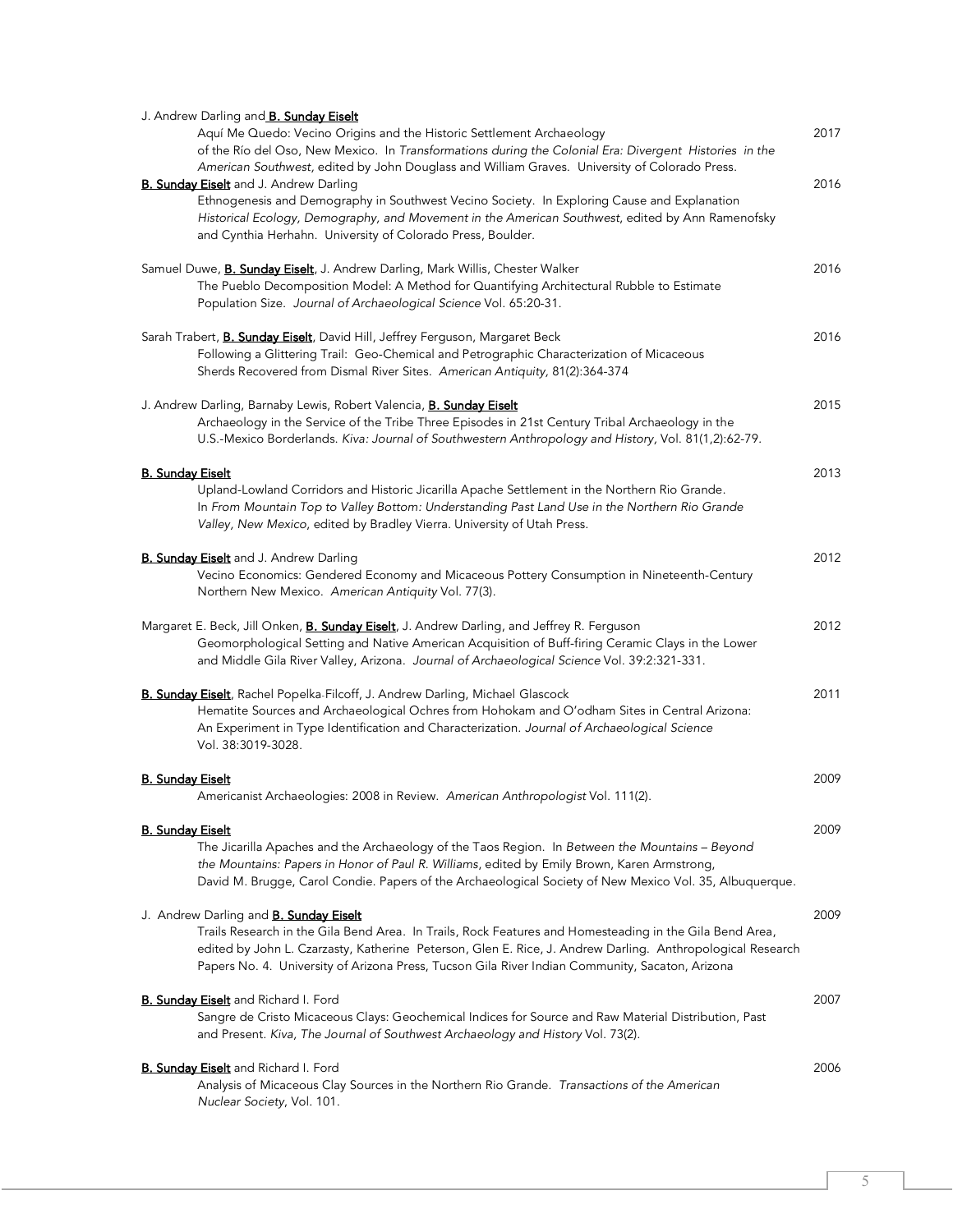| Gary Haynes and <b>B. Sunday Eiselt</b><br>The Power of Pleistocene Hunter-Gatherers: Forward and Backward Searching for Evidence About<br>Mammoth Extinction. In, Humans and Other Catastrophes. In, Patterns and Causes of Late Quaternary<br>Extinctions, edited by Ross MacPhee. Advances in Vertebrate Paleobiology. Plenum Press, New York.<br><b>B. Sunday Eiselt</b><br>Fish Remains from the Spirit Cave Paleofecal Material: 9,400 Year Old Evidence for Great Basin<br>Utilization of Small Fishes. Nevada Historical Quarterly 40(1):117-139. | 1999<br>1997 |
|-----------------------------------------------------------------------------------------------------------------------------------------------------------------------------------------------------------------------------------------------------------------------------------------------------------------------------------------------------------------------------------------------------------------------------------------------------------------------------------------------------------------------------------------------------------|--------------|
| Book • Reviews                                                                                                                                                                                                                                                                                                                                                                                                                                                                                                                                            |              |
| <b>B. Sunday Eiselt</b><br>The Archaeology and History of Pueblo San Marcos: Change and Stability by Ann F. Ramenofsky<br>And Kari L. Schleher. American Antiquity                                                                                                                                                                                                                                                                                                                                                                                        | 2019         |
| <b>B. Sunday Eiselt</b><br>Ephemeral Bounty: Wickiups, Trade Goods, and the Final Years of the Autonomous Ute by Curtis Martin<br>Kiva: Journal of Southwestern Anthropology and History, 84(1), pp. 140-141                                                                                                                                                                                                                                                                                                                                              | 2017         |
| <b>B. Sunday Eiselt</b><br>Pueblo Indians and Spanish Colonial Authority in Eighteenth-Century New Mexico by Tracy Brown.<br>Journal of Anthropological Research, Vol 70(4):641-642.                                                                                                                                                                                                                                                                                                                                                                      | 2014         |

# Expert Reports and Testimony Government and Federally Recognized Tribes

| <b>B. Sunday Eiselt</b><br>Satellite Inventory of Hopi Irrigated Lands in the Tributaries of the Little Colorado River. Prepared for<br>the Hopi Tribe in the General Adjudication of All Water Rights to Use Water in the Lower Colorado River<br>System and Source. | 2017 |
|-----------------------------------------------------------------------------------------------------------------------------------------------------------------------------------------------------------------------------------------------------------------------|------|
| <b>B. Sunday Eiselt, J. Andrew Darling, Samuel Duwe</b>                                                                                                                                                                                                               | 2013 |
| Population History, Agricultural Land Use and Cultural Continuity in the Ohkay Owingeh Homeland,                                                                                                                                                                      |      |
| Rio Chama Watershed. New Mexico v. Aragon. Report prepared for Ohkay Owingeh Pueblo, Plaintiff.                                                                                                                                                                       |      |
| <b>B. Sunday Eiselt</b>                                                                                                                                                                                                                                               | 2008 |
| Critical Review of United States and Ohkay Owingeh Expert Reports Regarding Precolumbian Water Use                                                                                                                                                                    |      |
| in the Santa Cruz and Truchas Watersheds. New Mexico v. Abbott. Report prepared for the State of                                                                                                                                                                      |      |
| New Mexico, Plaintiff.                                                                                                                                                                                                                                                |      |
| <b>B. Sunday Eiselt</b>                                                                                                                                                                                                                                               | 2005 |
| Sangre de Cristo Micaceous Clays and Picuris Pueblo Ceramics: Geochemical Evidence for a Picuris Pueblo                                                                                                                                                               |      |
|                                                                                                                                                                                                                                                                       |      |

# Technical Reports Federally Recognized Tribes

| J. Andrew Darling, Pat Stein, <b>B. Sunday Eiselt</b>                                         | n.d.        |
|-----------------------------------------------------------------------------------------------|-------------|
| S-Cuk-Kavick: Data Recovery at two Historic Sites (GR-649 and GR-1104 along P-MIP Canal Reach | (submitted) |
| WS-IC in the Broadacres Area of the Gila River Indian Community, Maricopa County, Arizona.    |             |
| Gila River Indian Community, Cultural Resource Management Program, P-MIP Technical Report.    |             |
| Sacaton, AZ.                                                                                  |             |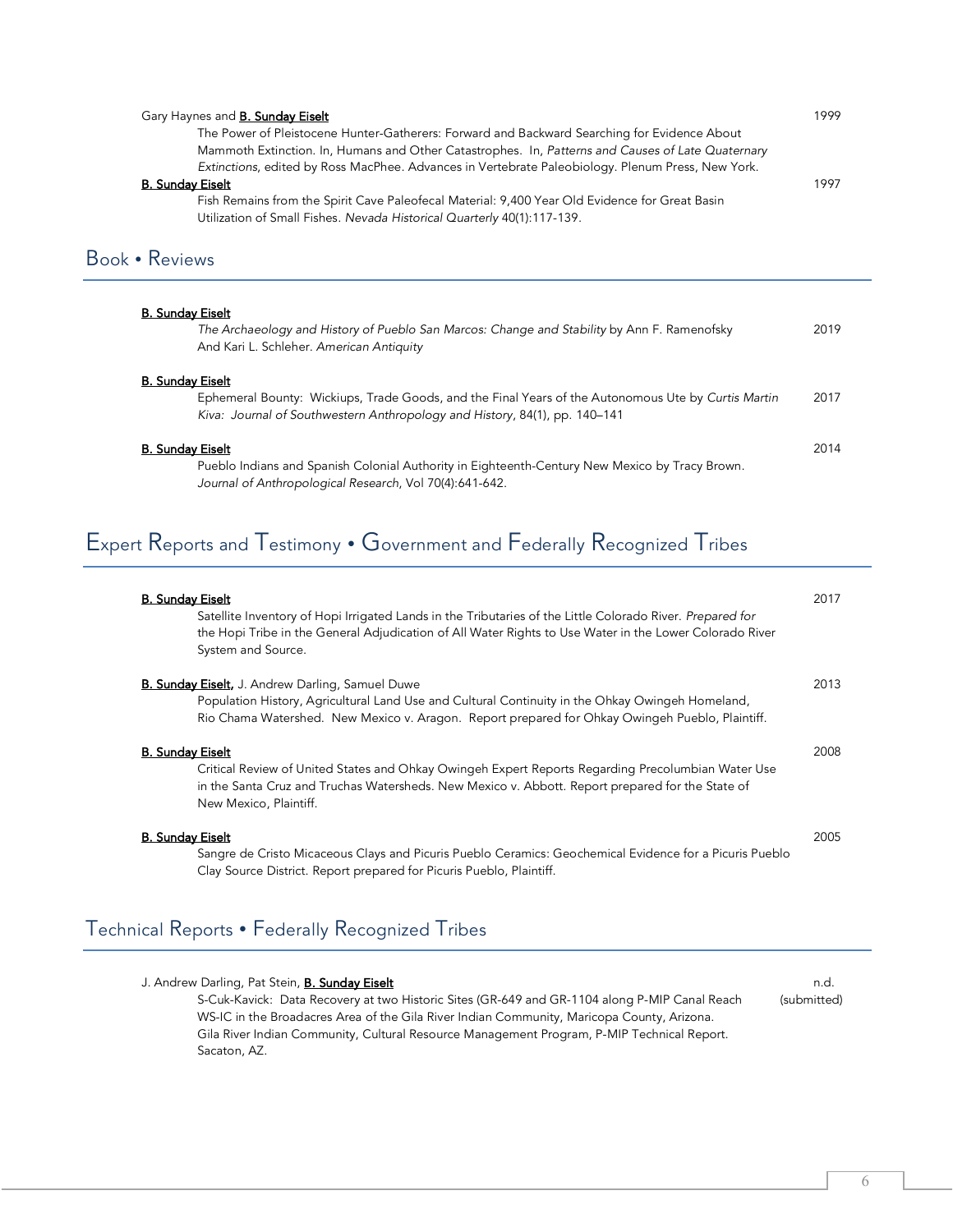| <b>B. Sunday Eiselt</b> , and J. Andrew Darling                                                                                                                                                                                                                                                                                                                                                                                                                                                                                                          | n.d.       |
|----------------------------------------------------------------------------------------------------------------------------------------------------------------------------------------------------------------------------------------------------------------------------------------------------------------------------------------------------------------------------------------------------------------------------------------------------------------------------------------------------------------------------------------------------------|------------|
| Geochemical Indices for Ceramic Production in the Middle Gila River Valley: New Perspectives<br>from the Lower Santan Platform Mound Village. In, The Archaeology of the Pima-Maricopa<br>Irrigation Project: Data Recovery Investigations in the Santan Area of the Gila River Indian<br>Community, edited by Andrew Lack and M. Kyle Woodson. Gila River Indian Community,<br>Cultural Resource Management Program, P-MIP Technical Report. Sacaton, AZ.                                                                                               | (in press) |
| J. Andrew Darling, <b>B. Sunday Eiselt</b>                                                                                                                                                                                                                                                                                                                                                                                                                                                                                                               | 2017       |
| The Rock Art of AZ T:12:208 (ASM), Pecos Road Locality, South Mountain Freeway Transportation<br>Corridor (SR 202L), Maricopa County, Arizona. SWHR Technical Report 2017-4, Southwest Heritage<br>Research LLC. Dallas, TX.                                                                                                                                                                                                                                                                                                                             |            |
| <b>B. Sunday Eiselt</b> , John Dudgeon                                                                                                                                                                                                                                                                                                                                                                                                                                                                                                                   | 2017       |
| Geochemical Indices of Pinal Schist Utilization at the Gila Buttes on the Gila River Indian Community,<br>Arizona Laser Ablation Inductively Coupled Plasma-Mass Spectroscopy (LA ICP-MS) Analysis of<br>Mica-Tempered Ceramics and Whole Micaceous Rock Specimens from GR-1167, GR-1175, and<br>GR-1205 for the El Paso Natural Gas Pipeline Project, Gila River Indian Community.                                                                                                                                                                      |            |
| B. Sunday Eiselt, J. Andrew Darling, Hector Neff, John Dudgeon<br>Micaceous Schist Temper and Red Paint: Preliminary Results of National Science Foundation                                                                                                                                                                                                                                                                                                                                                                                              | 2015       |
| Funded Research for the P-MIP Santan Data Recovery Project, Gila River Indian Community.<br>Gila River Indian Community, Cultural Resource Management Program, P-MIP Technical<br>Report No. 2015-4. Sacaton, AZ.                                                                                                                                                                                                                                                                                                                                        |            |
| <b>B. Sunday Eiselt</b>                                                                                                                                                                                                                                                                                                                                                                                                                                                                                                                                  |            |
| Archaeological and Architectural Assessment: La Morada de Nuestra Senora de Guadalupe.<br>Report prepared for Our Lady of Guadalupe Parish and the Taos La Hermandad de Nuestro<br>Padre Jesús. Taos, New Mexico.                                                                                                                                                                                                                                                                                                                                        | 2011       |
| <b>B. Sunday Eiselt,</b> Linda Newman, Lorie Sinclair, Reylynne Williams<br>Chapter 11. Ceramics. In Results of Testing and Data Recovery, SFPP, LP, East Line Expansion<br>Project, Arizona Portion. Cochise, Pima, Pinal, and Maricopa Counties, Arizona, Final Report<br>edited by John C. Ravesloot, M. Kyle Woodson, and Michael J. Boley. Prepared fro SFPP, LP and<br>the Gila River Indian Community. William Self Associates Technical Report No. 2007-04.                                                                                      | 2007       |
| J. Andrew Darling, Hector Neff, <b>B. Sunday Eiselt</b> , Linda Newman<br>Chapter 22. Using Time of Flight Laser Ablation-Inductively Coupled Plasma-Mass Spectrometry<br>(LA ICP-MS). In Results of Testing and Data Recovery, SFPP, LP, East Line Expansion Project, Arizona<br>Portion. Cochise, Pima, Pinal, and Maricopa Counties, Arizona, Final Report edited by John C.<br>Ravesloot, M. Kyle Woodson, and Michael J. Boley. Prepared fro SFPP, LP and the Gila River Indian<br>Community. William Self Associates Technical Report No. 2007-04. | 2007       |
| <b>B. Sunday Eiselt</b>                                                                                                                                                                                                                                                                                                                                                                                                                                                                                                                                  | 2003       |
| A Data Recovery Plan for Two Historic Sites Along P-MIP Canal Reach WS-IC in the Broadacres<br>Management Area, Gila River Indian Community. Pima Maricopa Irrigation Project Technical Report<br>No. 2002-13. Gila River Indian Community, Cultural Resource Management Program, Sacaton, Arizona.                                                                                                                                                                                                                                                      |            |
| <b>B. Sunday Eiselt</b>                                                                                                                                                                                                                                                                                                                                                                                                                                                                                                                                  | 2003       |
| Historic Vernacular Architecture on the Gila River Indian Community. Pima Maricopa Irrigation Project<br>Technical Report No. 2002-08. Gila River Indian Community, Cultural Resource Management Program,<br>Sacaton, Arizona.                                                                                                                                                                                                                                                                                                                           |            |
| <b>B. Sunday Eiselt</b> and Christian Wells                                                                                                                                                                                                                                                                                                                                                                                                                                                                                                              | 2003       |
| Research Design for Chronological Investigations on the Gila River Indian Community. Pima Maricopa<br>Irrigation Project Technical Report No. 2003-17. Gila River Indian Community, Cultural Resource<br>Management Program, Sacaton, Arizona.                                                                                                                                                                                                                                                                                                           |            |
| Linda Newman, and <b>B. Sunday Eiselt</b>                                                                                                                                                                                                                                                                                                                                                                                                                                                                                                                | 2003       |
| P-MIP Ceramics Procedures Manual. P-MIP Technical Report No.2003-09. Gila River Indian Community,<br>Cultural Resource Management Program, Sacaton, Arizona.                                                                                                                                                                                                                                                                                                                                                                                             |            |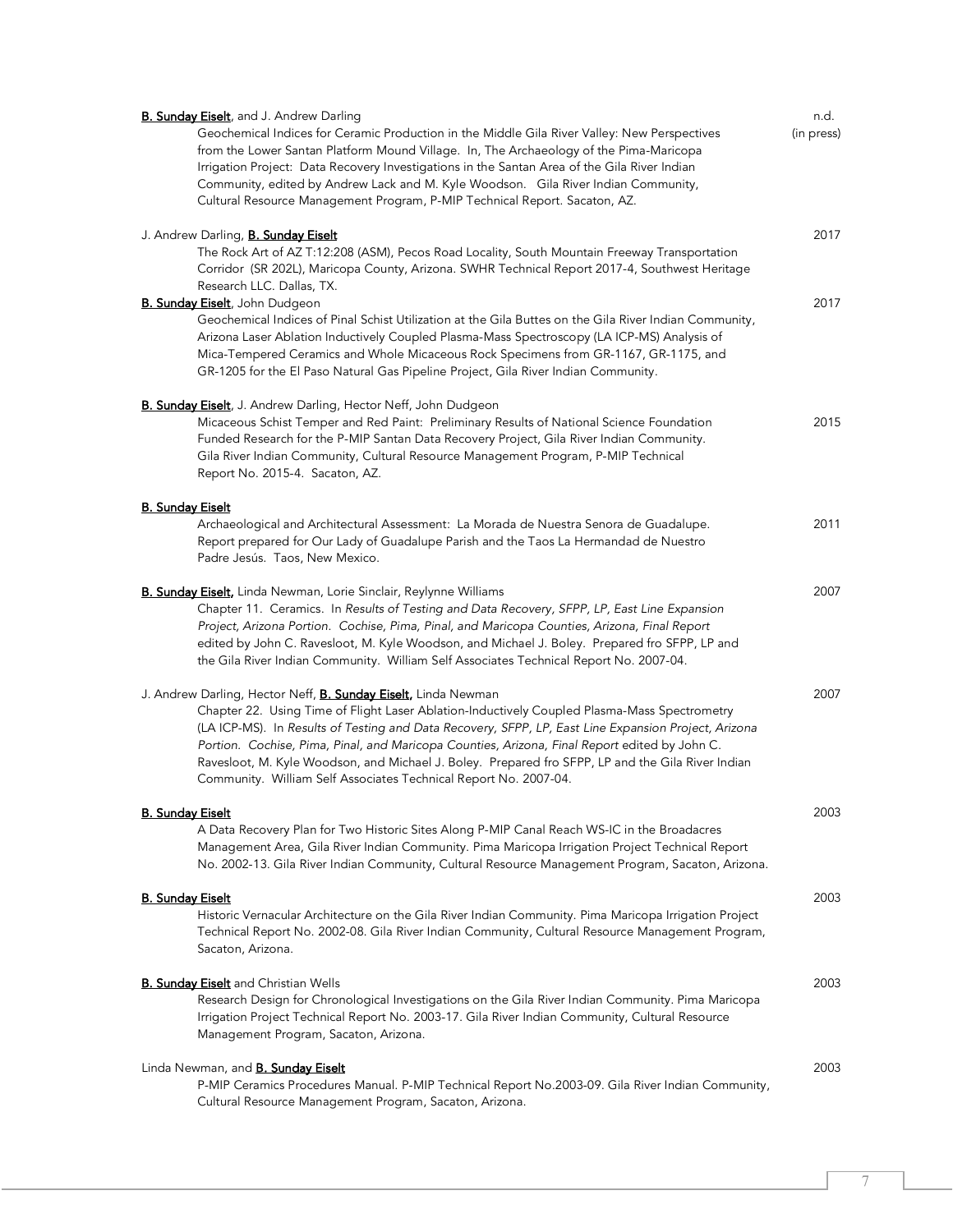| Arlynn Simon, Linda Newman, and <b>B. Sunday Eiselt</b><br>Ceramic Research Design for the Pima-Maricopa Irrigation Project (P-MIP). P-MIP Technical Report<br>No.2003-15. Gila River Indian Community, Cultural Resource Management Program, Sacaton, Arizona.                   | 2003 |
|-----------------------------------------------------------------------------------------------------------------------------------------------------------------------------------------------------------------------------------------------------------------------------------|------|
| <b>B. Sunday Eiselt</b> and M. Kyle Woodson<br>A Class I Survey of the Casa Blanca Management Area, Gila River Indian Community. Pima Maricopa<br>Irrigation Project Report No. 8. Gila River Indian Community, Cultural Resource Management Program.                             | 2002 |
| Organized • Symposia                                                                                                                                                                                                                                                              |      |
| <b>B. Sunday Eiselt</b> and J. Andrew Darling<br>Vecino Archaeology AD 1780-Present. 75 <sup>th</sup> Annual Meeting of the Society for American Archaeology<br>St. Louis, MO                                                                                                     | 2010 |
| Kory Cooper, <b>B. Sunday Eiselt</b> , and John Welch<br>Ways of Becoming: Dynamic Processes in the Creation of Athapaskan Identities and Landscapes.<br>73rd Annual Meeting of the Society for American Archaeology, Vancouver, B.C.                                             | 2008 |
| Michelle Hegmon and <b>B. Sunday Eiselt</b><br>Research Papers on Engaged Archaeology and Museology in Honor of Richard I Ford 70th Annual<br>Meeting of the Society for American Archaeology, Salt Lake City, Utah.                                                              | 2005 |
| J. Andrew Darling and <b>B. Sunday Eiselt</b><br>Mexico North Research Network, First International Conference on Biocultural Diversity, Exploring<br>Diversity Through Innovative Research and Education in Borderland Environments June 13-16, 2000.<br>Chihuahua City, Mexico. | 2000 |
| Invited • Lectures                                                                                                                                                                                                                                                                |      |
| <b>B. Sunday Eiselt</b><br>Becoming White Clay: The Hidden History and Archaeology of the Jicarilla Apache prior to Reservation<br>Confinement in Northern New Mexico. Voices of the Past Series. Southwest Seminars, Santa Fe, NM.<br>Jan 8, 2018.                               | 2018 |
| <b>B. Sunday Eiselt</b> and John W. Ives<br>Understanding "Reach" In Athapaskan Origins and Interactions in the American Southwest. Paper<br>presented at Southwest Symposium XVI - Pushing Boundaries: Expanding Perspectives on Plains-Pueblo.<br>Interaction, Denver, Co.      | 2018 |

**B. Sunday Eiselt** 2017

The Canine Question: The Role of Dog Husbandry in Athapaskan Migration and Plains-Pueblo Exchange. The Second Dene Migration Symposium, "Mending the Holes in our Stories." Tuut'ina Nation, Calgary, Alberta, Canada. September 9, 2017

#### B. Sunday Eiselt

Becoming White Clay: The Hidden History and Archaeology of the Jicarilla Apache prior to Reservation 2017 Confinement in Northern New Mexico. Wheelwright Museum. Santa Fe, New Mexico Exhibition: Jicarilla: Home Near the Heart of the World. April 13, 2017.

B. Sunday Eiselt New Mexico's Equestrian Nomads: Comanche, Jicarilla Apaches and Utes 2015 School of Advanced Research, Santa Fe, NM.

**B. Sunday Eiselt** and J. Andrew Darling 2012 Ethnogenesis and Demography in Southwest Vecino Society. Paper presented at Southwest Symposium XIII - Causation and Explanation: Demography, Movement, Historical Ecology. Albuquerque, NM.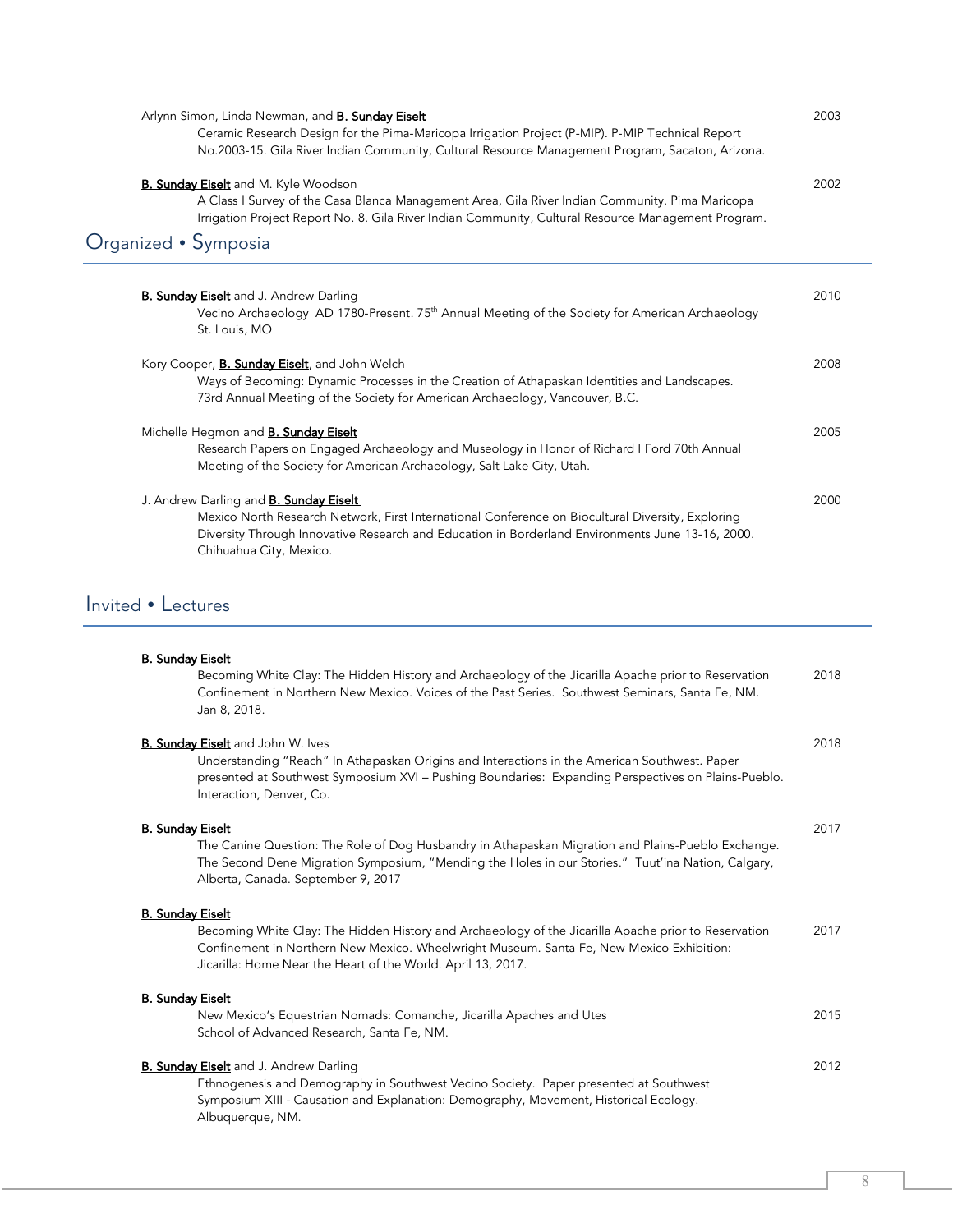| The Settlements, Sacred Sites, and Ceramics of the Jicarilla Apache<br>2011<br>Voices of the Past Series. Southwest Seminars, Santa Fe, NM.                                                                                               |  |
|-------------------------------------------------------------------------------------------------------------------------------------------------------------------------------------------------------------------------------------------|--|
| <b>B. Sunday Eiselt</b>                                                                                                                                                                                                                   |  |
| Minor Omissions: The Archaeology of Childhood on the Ranchos de Taos Plaza<br>2010<br>SMU-in-Taos Colloquium Series, Taos, New Mexico.                                                                                                    |  |
| <b>B. Sunday Eiselt</b> and Felipe V. Ortega<br>2010<br>The Potter's Apprentice: First Principles in Archaeological Engagement. Paper presented at Southwest<br>Symposium XII - Building Transnational Archaeologies. Hermosillo, Mexico. |  |
| <b>B. Sunday Eiselt</b><br>2006<br>The Breath of Clay: Enclave Ideology and the Emergence of Pre-Reservation Jicarilla Apache Society.                                                                                                    |  |
| Paper presented at the Southwest Symposium X, Carlsbad, New Mexico.<br>Conference • Presentations                                                                                                                                         |  |

| <b>B. Sunday Eiselt</b>                                                                                                                                                                                                                                                                                                                            | 2017 |
|----------------------------------------------------------------------------------------------------------------------------------------------------------------------------------------------------------------------------------------------------------------------------------------------------------------------------------------------------|------|
| Micaceous Pottery and Social Justice: Why Ceramics Matter in Indigenous Land and Water Rights Cases.<br>Paper presented at Ceramic Ecology XXXI: Ceramic Ecology Matters! 116 <sup>th</sup> Annual Meeting of the<br>American Anthropological Association, Washington, D.C.                                                                        |      |
| <b>B. Sunday Eiselt</b>                                                                                                                                                                                                                                                                                                                            | 2017 |
| The Canine Question: The Role of Dog Husbandry in Athapaskan Migration and Plains-Pueblo Exchange.<br>Paper presented in Implications of the Promontory, Dismal River and Franktown Archaeological Records for<br>Apachean Prehistory at the 82 <sup>st</sup> Annual Meeting of the Society for American Archaeology, Vancouver BC.                |      |
| <b>B. Sunday Eiselt</b> and Patrick Livingood                                                                                                                                                                                                                                                                                                      | 2016 |
| Net Gains and Net Returns: Gear Selectivity and Mass Harvested Minnows in the Northern Great Basin.<br>Paper presented in From Dirt to Behavior: Papers in Honor of David B. Madsen at the 81 <sup>st</sup> Annual Meeting<br>of the Society for American Archaeology, Orlando, Florida.                                                           |      |
| <b>B. Sunday Eiselt</b>                                                                                                                                                                                                                                                                                                                            | 2016 |
| Vecino Archaeology and the Politics of Play. Paper presented in Historical Archaeology of Childhood:<br>From the Past and into the Present, Society for Historical Archaeology Meetings, Washington, D.C.                                                                                                                                          |      |
| J. Andrew Darling, <b>B. Sunday Eiselt</b> , Rachel Popelka-Filcoff, and John Dudgeon                                                                                                                                                                                                                                                              | 2016 |
| Hedt. Paper presented in Towards a Global Understanding of Ochre Use: Methods, Definitions and<br>Applications (Sponsored by the Society for Archaeological Sciences) at the 81 <sup>st</sup> Annual Meeting of the<br>Society for American Archaeology, Orlando, Florida.                                                                         |      |
| Sarah Trabert, <b>B. Sunday Eiselt</b> , David Hill, Jeffrey Ferguson and Margaret Beck<br>Characterizing Micaceous Vessels on the Central High Plains in General Session: Plains and Basin<br>Archaeology at the 81 <sup>st</sup> Annual Meeting of the Society for American Archaeology, Orlando, Florida.                                       | 2016 |
| <b>B. Sunday Eiselt</b>                                                                                                                                                                                                                                                                                                                            | 2015 |
| A Clash of Tempers: Ways of Knowing Mica and the Micaceous Ceramic Traditions of the American<br>Southwest. Paper presented at Ceramic Ecology XXIX: Current Ceramic Research and its Implications for<br>Understanding the Past as Familiar/Strange, 114 <sup>th</sup> Annual Meeting of the American Anthropological<br>Association, Denver, Co. |      |
| B. Sunday Eiselt, J. Andrew Darling, Samuel Duwe, Chet Walker, Mark Willis                                                                                                                                                                                                                                                                         | 2015 |
| Groundtruthing from the Air: Reconstructing Tribal Agricultural and Landscape Systems in the Lower<br>Chama Valley, New Mexico using Low Elevation UAV Technology. Paper presented at the 80 <sup>th</sup> Annual<br>Meeting of the Society of American Archaeology, San Francisco, CA.                                                            |      |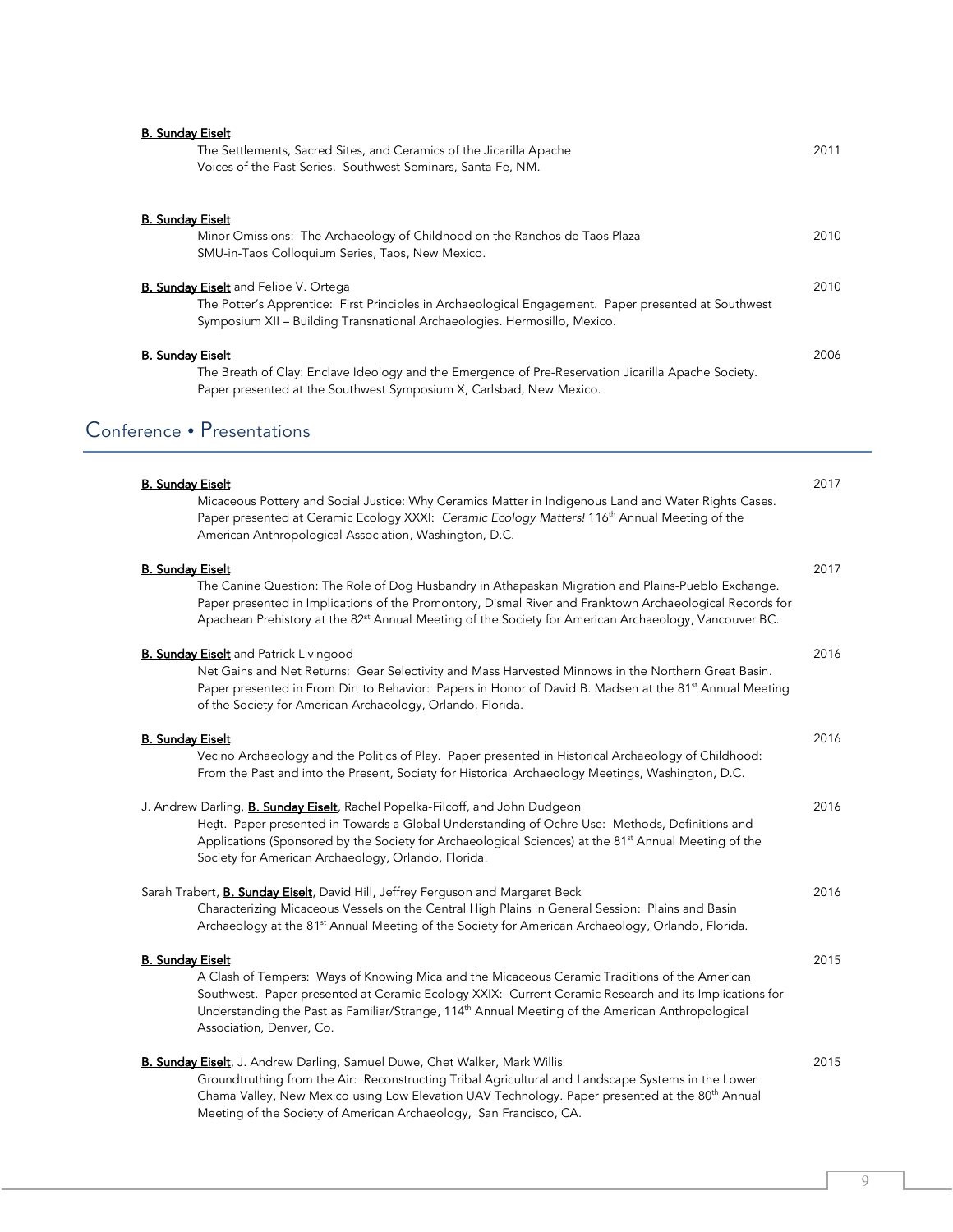| Rachel Burger, <b>B. Sundav Eiselt</b> and J. Andrew Darling<br>New Perspectives on Sapawe Flutes and Whistles. Poster presented at the 79 <sup>th</sup> Annual Meeting of the                                                                                                                                                                          | 2014 |
|---------------------------------------------------------------------------------------------------------------------------------------------------------------------------------------------------------------------------------------------------------------------------------------------------------------------------------------------------------|------|
| Society of American Archaeology, Austin, TX.                                                                                                                                                                                                                                                                                                            |      |
| John W. Ives and <b>B. Sunday Eiselt</b><br>Paleoindian Social Landscapes: Thought Models for Kinship in Unique Demographic Settings. Poster<br>presented at the Paleoamerican Oddessy: A Conference Focused on First Americans Archaeology,<br>Santa Fe, NM.                                                                                           | 2013 |
| <b>B. Sunday Eiselt</b> and J. Andrew Darling<br>Aquí Me Quedo: Vecino Origins and the Historic Settlement Archaeology of the Río del Oso, New Mexico.<br>Paper presented at the 77 <sup>th</sup> Annual Meeting of the Society of American Archaeology, Memphis, TN.                                                                                   | 2012 |
| <b>B. Sunday Eiselt</b> and John W. Ives<br>Kinship: The Unattended Dimension of Paleoindian Research. Paper presented at the 76 <sup>th</sup> Annual Meeting<br>of the Society or American Archaeology, Sacramento, CA (In, Questioning Assumptions: Celebrating the<br>Work and Influence of John D. Speth)                                           | 2011 |
| J. Andrew Darling and <b>B. Sunday Eiselt</b><br>More Uses of the Past: Archaeology in the Service of the Tribe. Paper presented at the 76 <sup>th</sup> Annual<br>Meeting of the Society or American Archaeology, Sacramento, CA. (In, Theory, History, and<br>Multi-disciplinarity: Papers in Honor of Don Fowler).                                   | 2011 |
| Lauren O'Brien and <b>B. Sunday Eiselt</b><br>Thermal Efficiency and Durability of Micaceous Clay Cookware from the Northern Rio Grande.<br>Poster presented at the 76 <sup>th</sup> Annual Meeting of the Society or American Archaeology, Sacramento, CA.                                                                                             | 2011 |
| B. Sunday Eiselt, Katy Pocklington, Nicola Muchnikov<br>Vecino Archaeology and the Politics of Play. Paper presented at the 75 <sup>th</sup> Annual Meeting of the<br>Society for American Archaeology St. Louis, MO.                                                                                                                                   | 2010 |
| <u>B. Sunday Eiselt</u><br>The Southwest Athapaskan Equation. Enclave Ideology in the Colonization of New Mexico by the Jicarilla<br>Apaches. Paper presented at the 73rd Annual Society for American Archaeology Meeting, Vancouver,<br>British Columbia.                                                                                              | 2008 |
| <b>B. Sunday Eiselt</b><br>Enclave Economy and Ceramic Exchange: Historic and Archaeological Evidence from the Northern Rio<br>Grande of New Mexico. Paper presented at the 72nd Annual Society for American Archaeology Meeting.<br>Austin, Texas.                                                                                                     | 2007 |
| J. Andrew Darling, Hector Neff; <b>B. Sunday Eiselt</b> , and Linda Newman<br>Recent Advances in Provenance Research Along the Middle Gila River Valley Using Time of Flight Laser<br>Ablation Inductively Coupled Plasma Mass Spectrometry (LA-ICP-MS). Poster presented at the 72nd Annual<br>Society for American Archaeology Meeting, Austin Texas. | 2007 |
| <b>B. Sunday Eiselt</b> , and Richard I. Ford<br>Clay Source Selection and its Influence on Trace Element Geochemistry of Residual Micaceous Clay:<br>Examples from Northern Rio Grande Potters. Paper presented at the American Nuclear Society, Winter<br>Meeting and Nuclear Technology Exposition.                                                  | 2006 |
| <b>B. Sunday Eiselt</b><br>Micaceous Clay Source Geochemistry and Evidence for Ceramic Source Utilization by Jicarilla, Pueblo,<br>and Hispanic Potters of Northern New Mexico. Paper presented at the 2005 Pecos Conference, White Rock,<br>New Mexico.                                                                                                | 2005 |
| J. Andrew Darling, and <b>B. Sunday Eiselt</b><br>Consumer-Producer Relations and Interethnic Economy of Nineteenth-Century Hispanic Communities<br>of the Lower Chama Valley, New Mexico. Paper presented at the 70th Annual Society for American<br>Archaeology Meetings, Salt Lake City, Utah.                                                       | 2005 |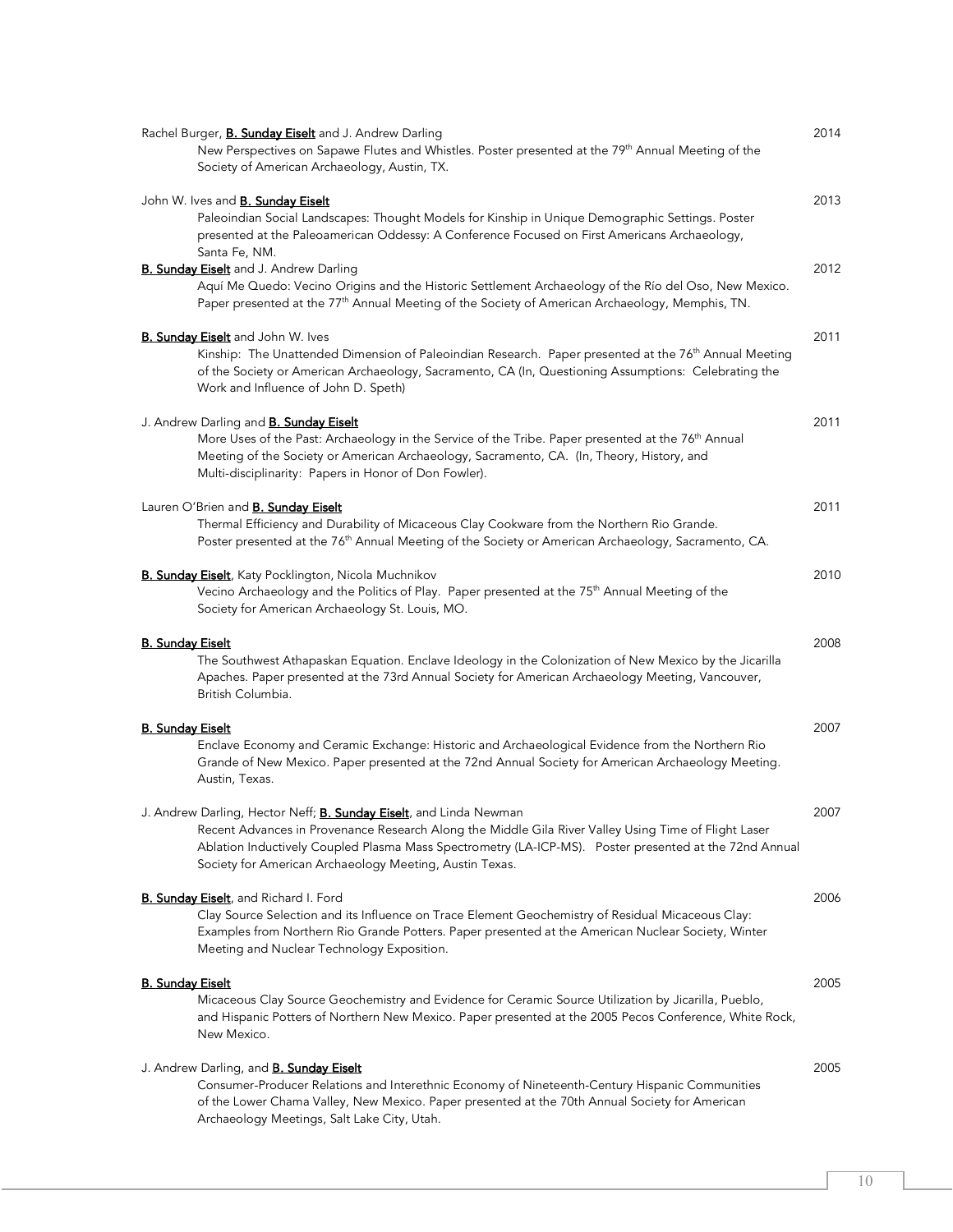| <b>B. Sunday Eiselt</b>                                                                                | 2004 |
|--------------------------------------------------------------------------------------------------------|------|
| Historic Micaceous Pottery Production and Raw Material Procurement in a Southwestern Horse Nomad       |      |
| Society: The Jicarilla Apache of Northern New Mexico. Paper presented at the 69th Annual Society for   |      |
| American Archaeology Meeting, Montreal, Canada.                                                        |      |
| Agnoli, Francesca, Nigel S. Bloom, and <b>B. Sunday Eiselt</b>                                         | 2004 |
| ICP/MS "Fingerprinting" in the Studies of the Provenance of Archaeological Ceramics. Paper resented    |      |
| at EUROANALYSIS XIII, the Biennial Conference on Analytical Chemistry in Europe, Salamanca, Spain.     |      |
| <b>B. Sunday Eiselt</b>                                                                                | 2003 |
| Nineteenth Century Jicarilla Apache Occupations in the Rio del Oso Valley, Northern New Mexico.        |      |
| Paper presented at the 2nd Apache Archaeology Conference. Lincoln National Forest Heritage Program,    |      |
| Carlsbad, New Mexico.                                                                                  |      |
| <b>B. Sunday Eiselt</b> and M. Kyle Woodson                                                            | 2002 |
| The Organization of Two Hohokam Platform Mound Communities Along the Casa Blanca Canal System:         |      |
| An Example from the Middle Gila Valley. Paper presented at the 67th Annual Society for American        |      |
| Archaeology Meeting, Denver, Colorado.                                                                 |      |
| B. Sunday Eiselt, Robert Bear, and Ruth Greenspan                                                      | 1998 |
| At the Water's Edge: Fishing Practices and Gear Selectivity in the Prehistoric Northern Great Basin as |      |
| Evidenced by Archaeological Fish Remains and Modern Fishing Experiments. Paper presented at the 63rd   |      |
| Annual Society for American Archaeology Annual Meeting, Seattle, Washington and at the 1998            |      |
| Ethnobiology Conference, Reno, Nevada.                                                                 |      |
| Catherine S. Fowler, L. Housley, William Cannon, <b>B. Sunday Eiselt</b> and Karen Gupta               | 1998 |
| Pit Roasting Valerian Root with the Surprise Valley Paiute. Paper presented at the 1998 Ethnobiology   |      |
| Conference. Reno, Nevada.                                                                              |      |
| <b>B. Sunday Eiselt</b>                                                                                | 1997 |
| Defining Cultural Identity in Warner Valley: An Analysis of House and Home. Paper presented at the     |      |
| 62nd Annual Society for American Archaeology Annual Meeting, Nashville and at the 1997 American        |      |
| Anthropological Association Meeting, Washington, D. C.                                                 |      |
| <b>B. Sunday Eiselt</b>                                                                                | 1996 |
| Subsistence Choices in the Great Basin. Poster presented at the 61st Annual Society for American       |      |
| Archaeology Annual Meeting. New Orleans, LA.                                                           |      |
| Peter Wigand, Peter Mehringer, and <b>B. Sunday Eiselt</b>                                             | 1996 |
| Native American Diet and Environmental Contexts of the Holocene Revealed in the Pollen and Macrofossil |      |
| Contents of Human Coprolites. Paper presented at the 25th Great Basin Anthropological Conference.      |      |

# Public and Popular Media • Articles

| Laray Polk                                                                               |      |
|------------------------------------------------------------------------------------------|------|
| Where Dallas History Goes to Die. Dallas Magazine. December Issue                        | 2017 |
| Margaret Allen (SMU Research News)                                                       |      |
| Hiding in Plain Sight: How Invisibility Saved New Mexico's Jicarilla Apache.             | 2013 |
| NSF Funds Research to Unravel Arizona's Prehistoric Puzzle: The Hohokam Ceramic Industry | 2010 |
| New Mexico "Childhood Archaeology Project" Unearths Centuries of Change                  | 2009 |
| Taos: Modern Archaeology Goes Beyond Digging                                             | 2008 |
| Julian Smith                                                                             |      |
| Child's Play: Excavated Toys and Games Reflect the Changing Experience of Childhood      | 2010 |
| In New Mexico. Archaeology Magazine. Vol. 63(3) [Feature Article, May/June Issue]        |      |
| Anna June                                                                                | 2009 |
| Opening the Door to History. New Mexico Free Press. June 9, 2009 Centerpiece             |      |
|                                                                                          |      |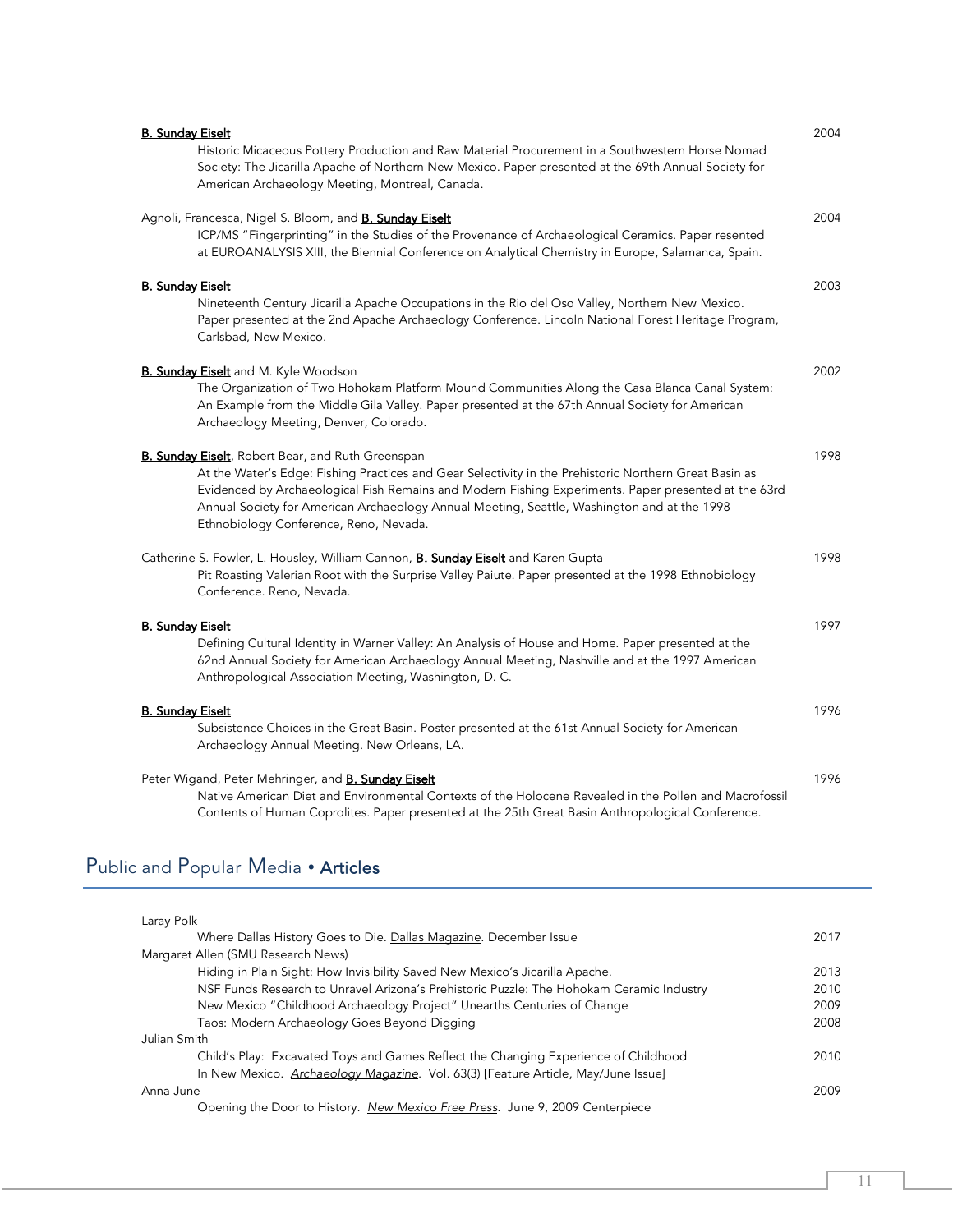#### Andy Dennison 2009

Students Dig Deep into Fort Burgwin's History. *Taos News*. June 31, 2009

## Synergistic • Activities

Peer reviewer, granting agencies: National Science Foundation, Division of Behavioral and Cognitive Sciences, Archaeology Division National Geographic Committee for Research and Exploration Archaeometry Laboratory NSF Subsidy Program, Missouri University Research Reactor Peer reviewer, refereed journals American Antiquity American Anthropologist Journal of Archaeological Sciences Geoarchaeology Journal of Anthropological Research Quaternary International Fundraising, SMU Department of Anthropology Department of Anthropology Legacy Fund: Raised \$16,134 in 2015 to support infrastructure projects Archaeology Collection and Curation Committee: Raised \$34,000 in 2015 to support collections work

## Courses

Anth 1321: Modern World Archaeology (Southern Methodist University) Anth 2380: Cultures at Risk: Human Rights and Heritage Today (Southern Methodist University) Anth 2363: The Science of Our Past: An Introduction to Archaeology (Southern Methodist University) Anth 3318: The Prehistory of the American Southwest (Southern Methodist University) Anth 4399: Integrated Themes in Anthropology (Southern Methodist University, Department Capstone Senior Course) Anth 5681: Field Methods in Archaeology (Southern Methodist University) Anth 5981: Field Archaeology (Southern Methodist University) Anth 6033: Pro-seminar in Archaeological Ethics (Southern Methodist University) Anth 6301: Principles of Archeology (Southern Methodist University) Anth 4387/6387: Advances in Archaeological Practice (Southern Methodist University) Anth 6302: Statistics in Anthropology (Southern Methodist University) Anth 7321: Ceramics for Archaeologists (Southern Methodist University) Anth 3541: Columbian Consequences: Culture Contact in the New World (University of Michigan)

## SMU Ph.D Committees . Defended

| Jenna Battillo (SMU). Gender and Diet in the American Southwest Basketmaker III Period (Member)                  | 2017 |
|------------------------------------------------------------------------------------------------------------------|------|
| Albert Gonzalez: Turley's Mill and the Archaeology of Latinos in the United States (Member)                      | 2015 |
| Maeve Skidmore: Middle Horizon Household Interactions, Pikillacta, Lucre Valley, Peru. (Member)                  | 2014 |
| Jason Theuer: Ceramic production at Hummingbird Pueblo, New Mexico (Member)                                      | 2013 |
| Amanda Aland: Inka Occupation and Chimú-Inka Contact in the Chao Valley, Peru (Member)                           | 2013 |
| Susan Bruning: Integrating Research on Western Pueblo Identities and Affiliations in Repatriation (Member)       | 2013 |
| Leslie Reeder: Village Development and Mainland Exchange During the Late Archaic in the Channel Islands (Member) | 2012 |
| Kylie Quave: Archaeological and Historical Perspectives on the Inka Estate Community of Maras Peru (Member):     | 2012 |

## SMU Ph.D Committees • In Progress

| Bonnie Etter (SMU). Texas Historical Archaeology                                      | Chair |
|---------------------------------------------------------------------------------------|-------|
| Rachel Burger (SMU). Food Security and Social Institutions Northern Rio Grande Pueblo | Chair |
| Ian Jorgesson (SMU). Social Networks and Middle Rio Grande Pueblos                    | Chair |
| Delfin Weis (SMU). Frontier Childhood Archaeology American Southwest                  | Chair |